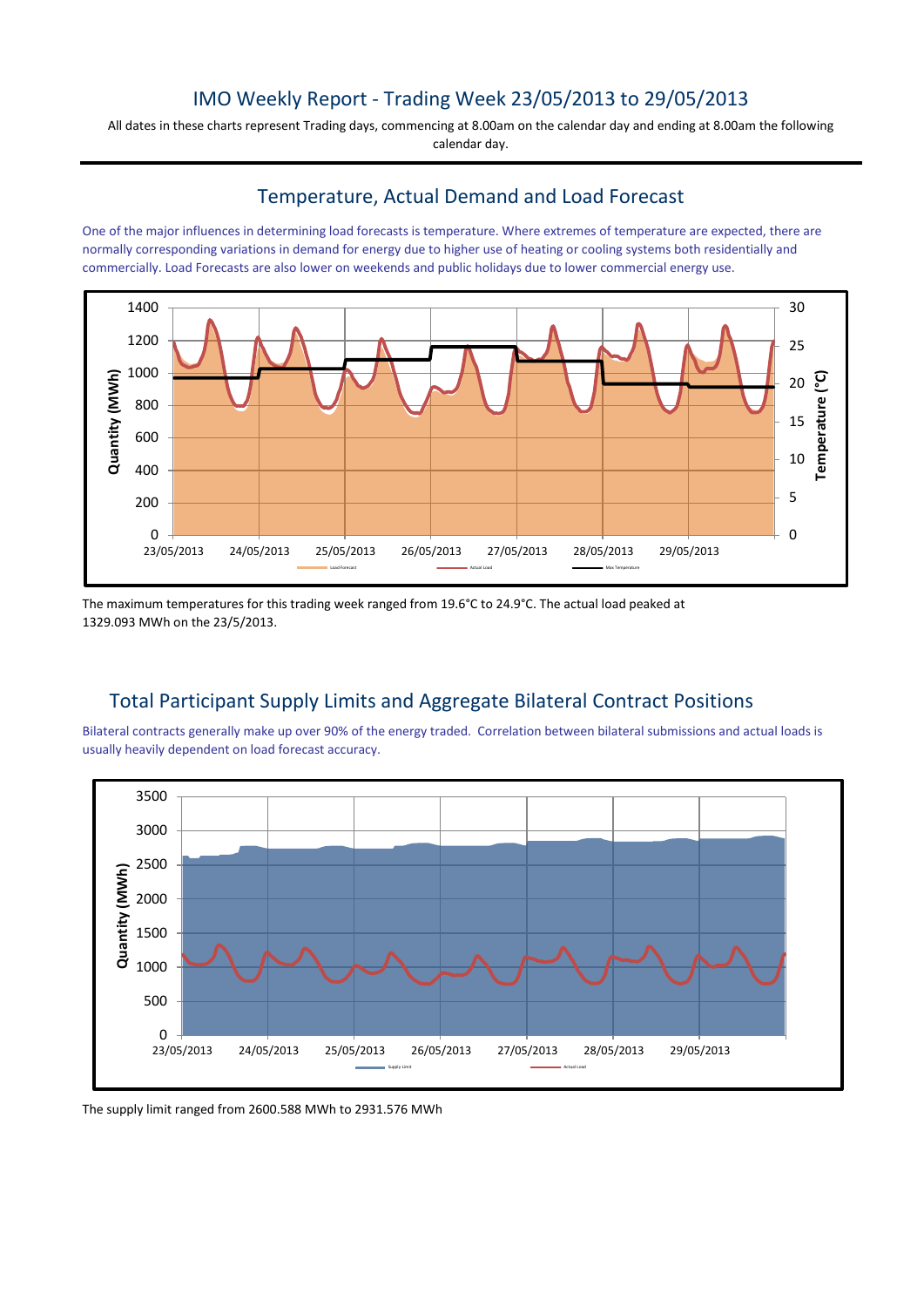#### Net Balancing Market Trades

Bilateral contracts and STEM trading are generally based on the forecast energy requirements of Participants. When the forecast requirements are higher or lower than the actual requirements for a day, this Market energy must be bought and sold in the balancing mechanism. This graph shows the estimated net balancing trades.



The majority of the balancing activity this week occurred within Balancing Supply. The maximum balancing demand for the week reached 162.216 MWh on the 25/5/2013. The maximum balancing supply for the week reached -116.855 MWh on the 24/5/2012.

### Total Traded Energy

This chart represents a comparison between the total net energy that is traded in Bilateral Contracts, the STEM and the balancing mechanism. Balancing Supply represents cases in which the total contract position is greater than the demand and customers must supply energy back to balancing. Balancing Demand represents cases in which the total contract position is less than the demand and customers must purchase energy from balancing.



Total balancing supply equalled -6769.98 MWh whereas total balancing demand equalled 5216.3 MWh. The Total STEM Traded quantity was 23761.607 MWh, with the STEM Clearing Quantity ranging between 4.951 MWh and 171.317 MWh.